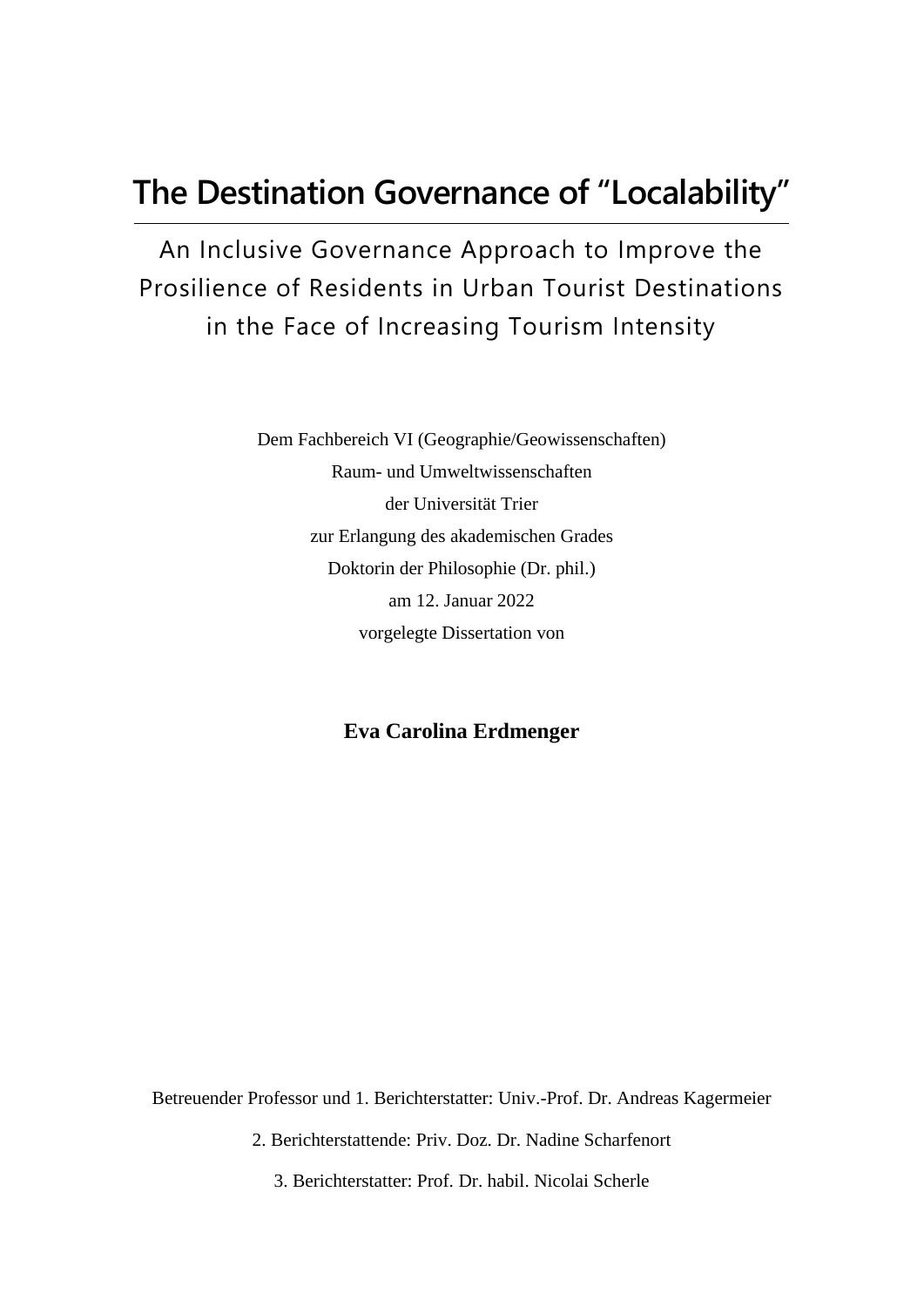### **Preface and Acknowledgments**

*Viele kleine Leute, die in vielen kleinen Orten viele kleine Dinge tun, können das Angesicht der Welt verändern. (anonymous)*

Dieses Zitat aus unbekannter Feder, das an der East Side Gallery in Berlin zu finden ist, hat mich als leidenschaftliche Tourismusgeographin auch schon vor meinem Promotionsvorhaben stets dazu inspiriert, eine dieser vielen kleinen Leute zu sein. Bei meiner Rückkehr an die Universität Trier hat mich allerdings schnell das Gefühl überkommen, dass es sich diesmal nicht um ein "kleines Ding" handeln wird, sondern mein persönlich bisher wohl größtes Projekt.

Der Sommer 2018 war aus tourismuswissenschaftlicher Perspektive geprägt von Protesten der Bewohner:innen in städtischen Destinationen wie Barcelona, Venedig und Amsterdam, die ihre Sorgen über die Auswirkungen des Tourismus in ihrer Stadt laut kundtaten. Dies hat mich nicht nur bewegt, weil dieses Phänomen des "Overtourism" umfangreiche Forschungsmöglichkeiten mit sich brachte, sondern weil ich selber passionierte Städtereisende bin, die stets bemüht ist, möglichst verantwortungsbewusst zu reisen. Eine größere Motivation nach möglichen Lösungswegen mittels einer integrativen Destination Governance für einen sozialverträglichen Städtetourismus zu forschen, hätte es demnach nicht geben können.

Dass eine globale Pandemie die vom Overtourism verursachten negativen Auswirkungen auf Bewohner:innen vor mir und dazu noch so gründlich beseitigen wird, war zu Beginn der Arbeit nicht absehbar. Gleichwohl bedarf die postpandemische Renaissance des Tourismus und der einhergehend fokussierte wirtschaftliche Aufschwung der Branche nicht minder eine systematische, integrative und sozialverträgliche Destination Governance. Nur so kann eine nachhaltige Tourismusentwicklung ermöglicht und Destinationen proaktiv für zukünftige Disruptionen resilienter gestaltet werden. Die vorliegende Dissertation präsentiert wissenschaftliche Erkenntnisse, die die Umsetzung einer solchen Destination Governance in urbanen Reisezielen Europas ermöglichen soll. Dabei spielt es keine Rolle, ob wir unter zu viel oder zu wenig Tourismus leiden; diese Forschungsergebnisse sollen dazu inspirieren und beitragen, dass wir alle in Zukunft ein bisschen mehr für einen sozialverträglichen Städtetourismus leisten können.

Ich bin unbeschreiblich dankbar dafür, dass ich die Möglichkeit hatte, diesem persönlichen sowie wissenschaftlichen Interesse nachzukommen. Diese Dankbarkeit gebührt einer Vielzahl an Menschen, die mich auf meinem Weg der Promotion begleitet haben und denen ich diese Zeilen widmen möchte.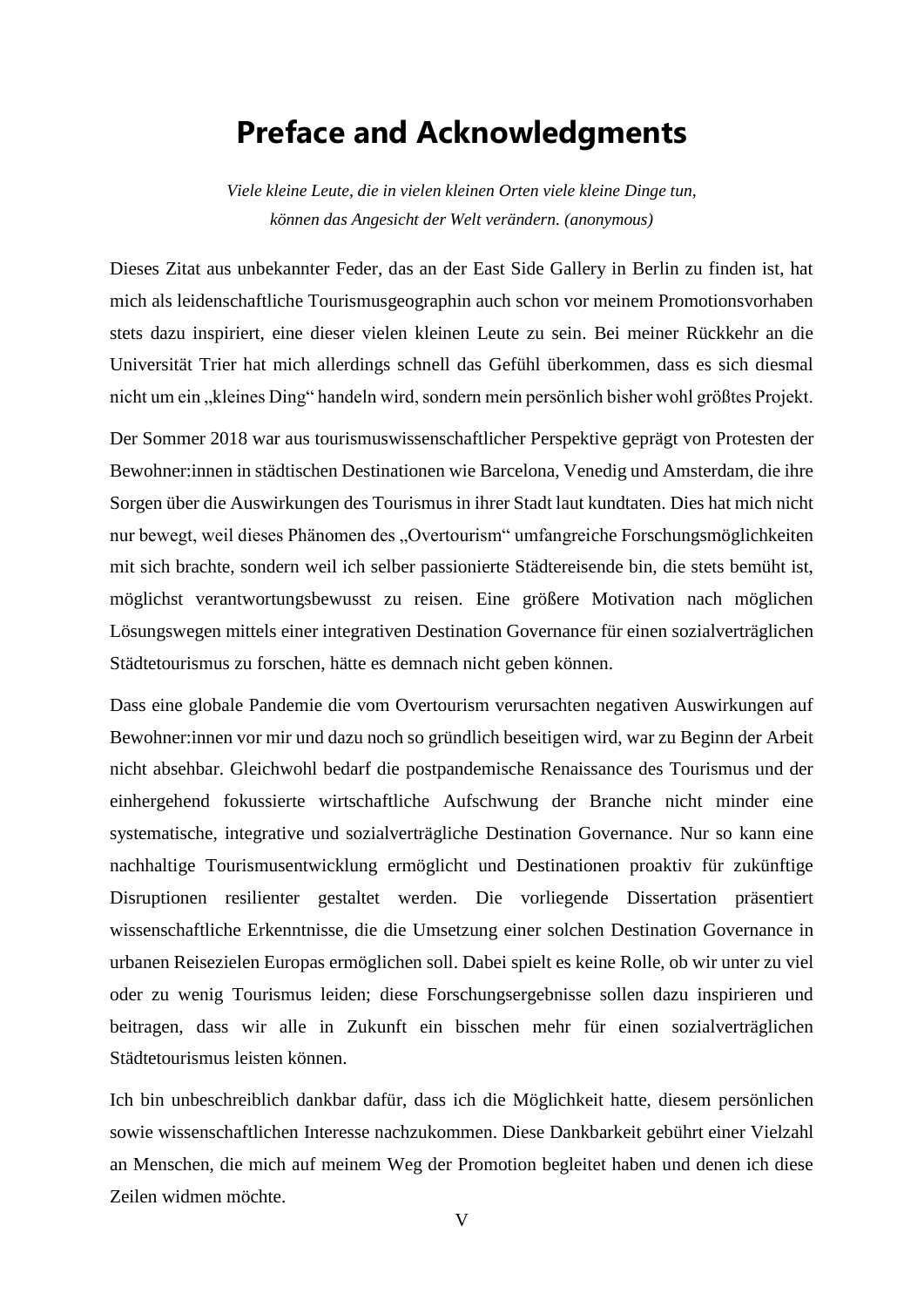Dazu gehört an erster Stelle mein Promotionsbetreuer Prof. Dr. Andreas Kagermeier. Lieber Andreas, ich danke dir für die kreative Freiheit, die du mir während des gesamten Projektes gewährt hast sowie für dein Vertrauen und deine Unterstützung zu jedem Zeitpunkt. Auch meiner Zweitgutachterin Prof. Dr. Nadine Scharfenort und meinen Drittgutachter Prof. Dr. Nicolai Scherle möchte ich für die fachliche sowie moralische Unterstützung danken.

Darüber hinaus möchte ich der großartigen Nicole Franzen für die vielen Antworten, Hinweise und Weihnachtsplätzchen danken. Nicole, ohne deine Kompetenz und Ruhe wäre hier Land unter – ein riesengroßes Dankeschön geht an dich!

Außerdem möchte ich meinen promovierenden Wegbegleiter:innen des Arbeitskreises Tourismusforschung e. V. und der Deutschen Gesellschaft für Geographie e. V. dafür danken, dass sie mir stets das Gefühl gegeben haben, dass das normal und ich nicht alleine sei. Ich danke euch herzlichst, Elisabeth Bartl, Anne Köchling, Clara Kramer, Dr. Julian Reif, Dr. Niklas Völkening und ganz besonders Nora Winsky – my partner in crime – ihr seid großartig!

Ein weiterer Dank gilt Dr. Natalie Stors und Dr. Ann-Christin Hayk, die mir über die gesamte Promotionszeit nicht nur etliche Fragen beantwortet, sondern auch Zweifel genommen und ein Lachen geschenkt haben. Ihr wart die besten Kolleginnen, quasi die bunten Zuckerstreusel, während der manchmal etwas grauen und trockenen Promotionszeit – Dankeschön dafür!

Hinzu kommen natürliche viele weitere Ansprechpartner:innen, Forschungsteilnehmer:innen, Kolleg:innen, und Unterstützer:innen, die mich während meiner Forschung gefördert und inspiriert haben. Ein großes Dankeschön und *mange tak* geht an Sie und euch alle.

Ein weiteres ganz herzliches Dankeschön geht auch an meine zwei besten Freundinnen und langjährige Wegbegleiterinnen, Kristina und Verena. Ich bin euch unendlich dankbar für eure ewige Geduld, Treue und die willkommene Ablenkung während der arbeitsintensiven Phasen.

Außerdem möchte ich meinem größten Cheerleader dafür danken, dass er jeden Tag für ein bisschen Life in meiner Work-Work Balance gesorgt hat. Ich danke dir von Herzen, David, dass du mich in Momenten des Selbstzweifels daran erinnert hast, dass ich Superkräfte habe.

Zuletzt möchte ich meinen Eltern danken. Ihr habt jede Sekunde meines Lebens an mich geglaubt und mich unterstützt. Ich danke euch unendlich für die Geduld und die bedingungslose Liebe, die ihr mir schenkt. Ohne euch könnte ich nicht eine von vielen kleinen Leuten sein, die an vielen kleinen Orten viele kleine – oder manchmal auch größere – Dinge tun, um das Angesicht unserer Welt zu verändern. Dankeschön!

Trier, Januar 2022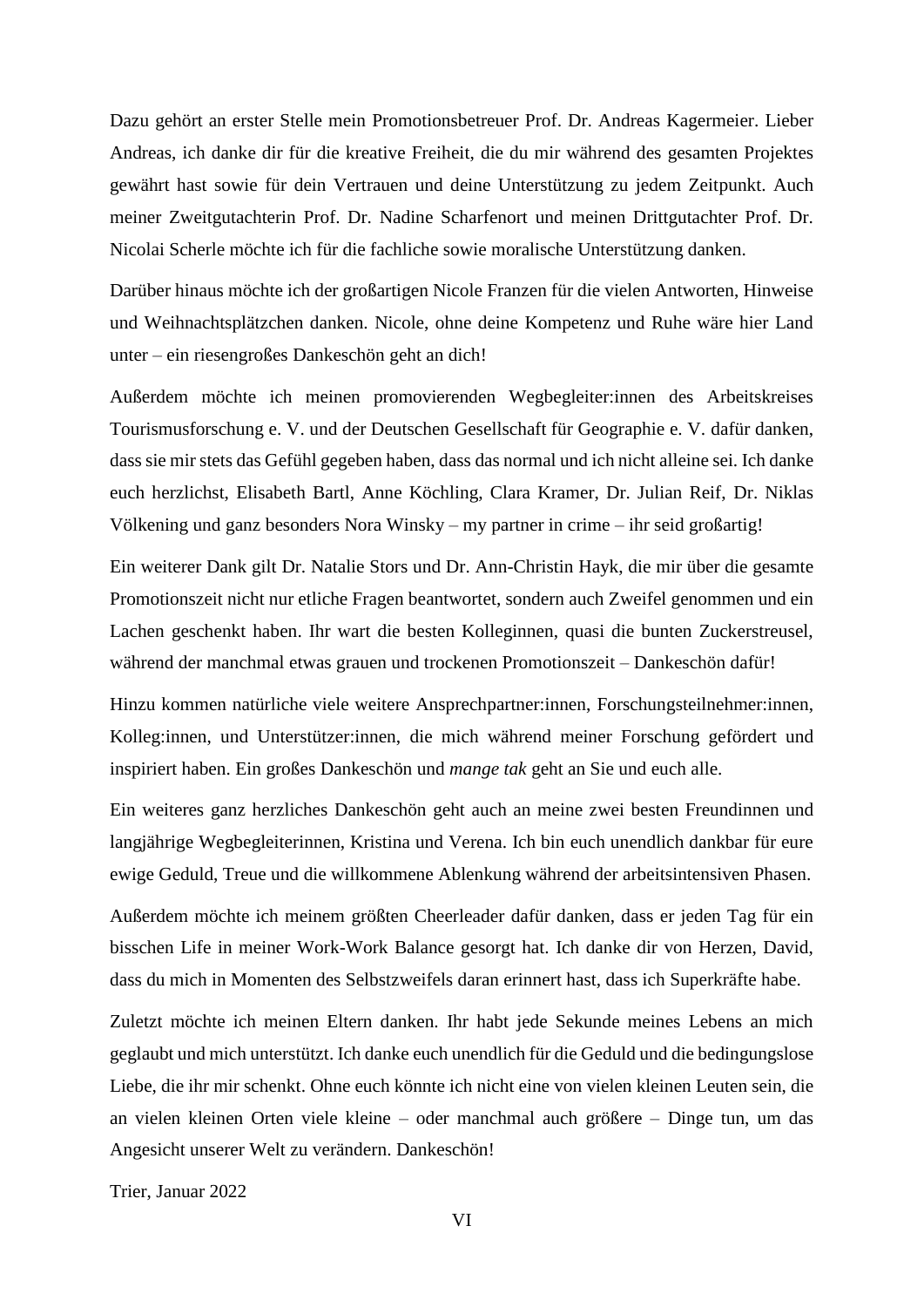#### **Summary**

In the wake of rising anti-tourism protests in popular urban tourist destinations in Europe, it has become increasingly visible that local residents' support for tourism is vital for a sustainable and resilient development. Despite this awareness, the traditional growth-driven neoliberal tourism agenda has overpowered attempts to enact participatory approaches to destination governance – and the outbreak of the COVID-19 pandemic in March 2020 only reinforced a focus on suffering tourism industry stakeholders. Against this backdrop, sustainable destination governance, which considers tourism as more than just an economic booster, has hitherto remained a rare phenomenon and unsuccessful endeavor. This cumulative dissertation is an investigation into how urban residents can be included in the local destination governance of popular urban tourist destinations to proactively improve their resilience vis-à-vis increasing levels of tourism intensity.

In pursuit of this aim, this thesis has drawn on several streams of thought, framed in different socio-geographical theories and concepts, and subsequently analyzes them. To do so, it was necessary to collect empirical data of two case studies, namely Munich (Germany) and Copenhagen (Denmark), between 2018 and 2020. The analyses of first exploratory quantitativequalitative data on residents' perceptions of the widely publicized phenomenon of "overtourism" (Article I), potential overtourism-coping strategies (article II), and community characteristics that promote tourism resilience (Article III) build the foundation of this research project. These findings indicated that the cognitive, relational, and structural social capital of the host community can improve its resilience in the face of high or even increasing tourism intensity. This is followed by an account of in-depth image-based focus groups with residents conducted in both cities in 2020, which revealed residents' subjective perceptions and unconscious fears concerning the negative impacts of tourism on their human needs (Article IV). While the analysis illuminated the fact that each individual assessed the threats to their human needs (e.g. physical safety, freedom, identity, and privacy) differently, it was apparent that the risk of exceeding the limits of residents' tolerance of tourism rose in parallel with the amount of the perceived tourism-induced dissatisfiers. Article V contrasts various participatory destination governance concepts proposed by researchers with the opinions of (potential) destination governance actors as well as other citizens' perspectives on this matter. These viewpoints, which had so far been neglected, disproved previous theoretical concepts on participatory destination governance, expanding scientific knowledge on this topic (Article VI). Ultimately, this required the introduction of the concept of *prosilience* as well as guidelines for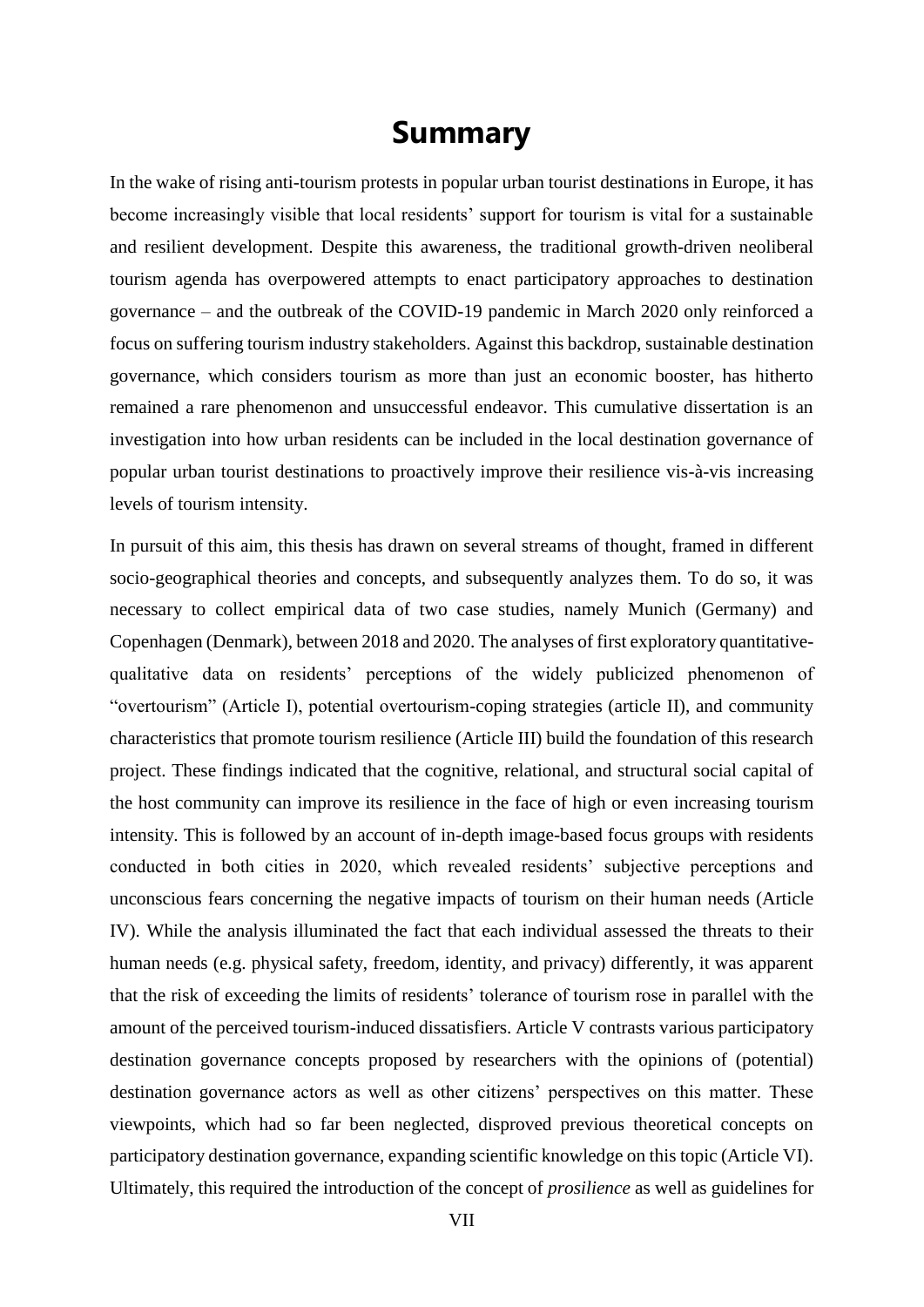developing inclusive urban destination governance that will prevent the emergence of Overtourism 2.0 in the near future (Article VII).

Considering that tourism affects multiple human needs of diverse urban dwellers, an inclusive form of destination governance must be built on a public-private-people partnership – here suggested in form of a *local destination council –* that will encompasses and align the needs, interests, and policies of the complex urban network beyond the tourism industry. This means reducing the economic bias of tourism and instead emphasizing its sociocultural value. Moreover, if the process is to be truly inclusive, it is pivotal to refrain from the opaque concept of "citizen participation." Instead, a multifaceted governance network must politically, psychologically, and socially empower (marginalized) residents in creative, low-threshold, yet powerful ways that go beyond resident surveys and invitations to political hearings. This would cultivate the social capital of the community, which in turn would offer residents the motivation (incentives), ability (resources), and opportunity (power) to contribute to and benefit from local tourism development. This inclusive and empowering approach results in the destination governance of *localability*.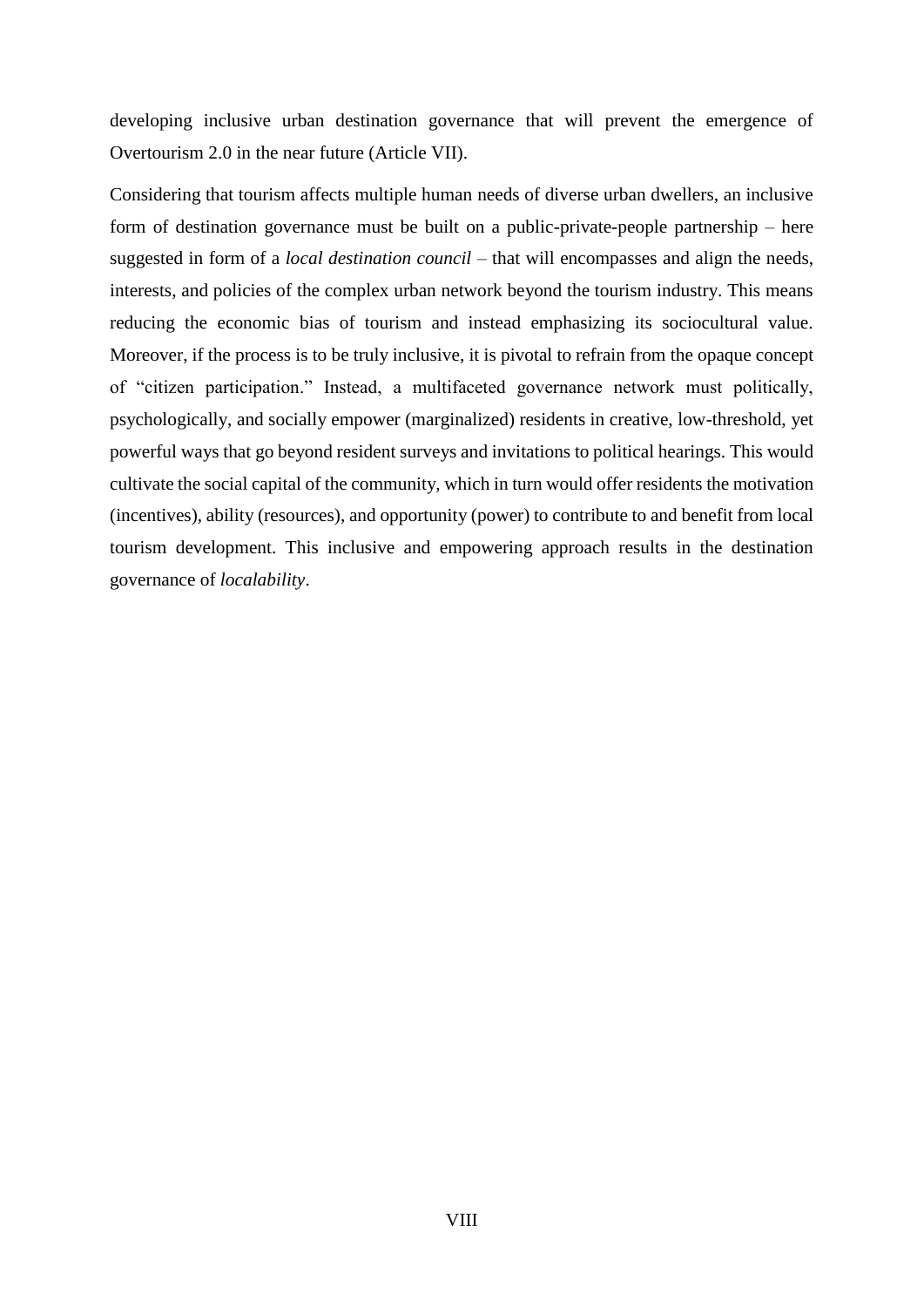## **Zusammenfassung**

Vor dem Hintergrund der zunehmenden Anti-Tourismus-Proteste in beliebten städtischen Tourismusdestinationen in Europa wird immer deutlicher, dass die Unterstützung des Tourismus durch die Bewohnerinnen und Bewohner für eine nachhaltige und widerstandsfähige Entwicklung von entscheidender Bedeutung ist. Trotz dieses Bewusstseins hat die traditionelle, wachstumsorientierte und neoliberale Tourismusagenda jegliche Bemühungen eine partizipative Destination Governance umzusetzen, dominiert und der Ausbruch der COVID-19 Pandemie im März 2020 hat den wirtschaftlichen Fokus auf die leidenden Akteure der Tourismusbranche nur verstärkt. Vor diesem Hintergrund bleibt eine nachhaltige Destination Governance, die den Tourismus nicht nur als einen Wirtschaftsmotor begreift, bislang ein erfolgloses Unterfangen. Diese kumulative Dissertation untersucht, wie Stadtbewohnerinnen und Stadtbewohner in die lokale Destination Governance beliebter touristischer Reiseziele eingebunden werden können, um ihre Resilienz gegenüber der (zukünftig wieder) steigenden Tourismusintensität proaktiv zu verbessern.

Um dieses Ziel zu verfolgen, hat diese Arbeit diverse Denkrichtungen aufgegriffen, die in verschiedene sozio-geographische Theorien und Konzepte eingerahmt sind und entsprechend sukzessive analysiert wurden. Dazu war es notwendig, empirische Daten von zwei Fallstudien, nämlich München (Deutschland) und Kopenhagen (Dänemark) zwischen 2018 und 2020 zu erheben. Die Analysen erster explorativer quantitativ-qualitativer Daten zur Wahrnehmung der Bewohnerinnen und Bewohner zum weit verbreiteten Phänomen "Overtourism" (Artikel I), zu möglichen Overtourism-Bewältigungsstrategien (Artikel II) und zu Gemeindemerkmalen, die die Resilienz gegenüber Tourismus stärken (Artikel III), bilden die Grundlage dieses Forschungsprojekts. Diese Ergebnisse zeigten, dass ein ausgeprägtes kognitives, relationales und strukturelles Sozialkapital der Gastgemeinde die Resilienz angesichts einer hohen oder sogar zunehmenden Tourismusintensität verbessern kann. Es folgt die Durchführung von Fokusgruppen mit Bewohnerinnen und Bewohner ergänzt durch visuelle Anreize, die in beiden Städten, um die subjektive Wahrnehmungen und unbewusste Ängste der Bewohner hinsichtlich der negativen Auswirkungen des Tourismus auf ihre menschlichen Bedürfnisse offenzulegen (Artikel IV). Während die Ergebnisanalyse die Tatsache beleuchtete, dass jeder und jede Einzelne die Bedrohung seiner menschlichen Bedürfnisse (z. B. körperliche Sicherheit, Freiheit, Identität und Privatsphäre) unterschiedlich einschätzte, zeigte sich, dass das Risiko einer Überschreitung der Toleranzgrenzen der Einwohner gegenüber dem Tourismus parallel zu dem Umfang der tourismusbedingten Unzufriedenheit steigt. Artikel V kontrastiert